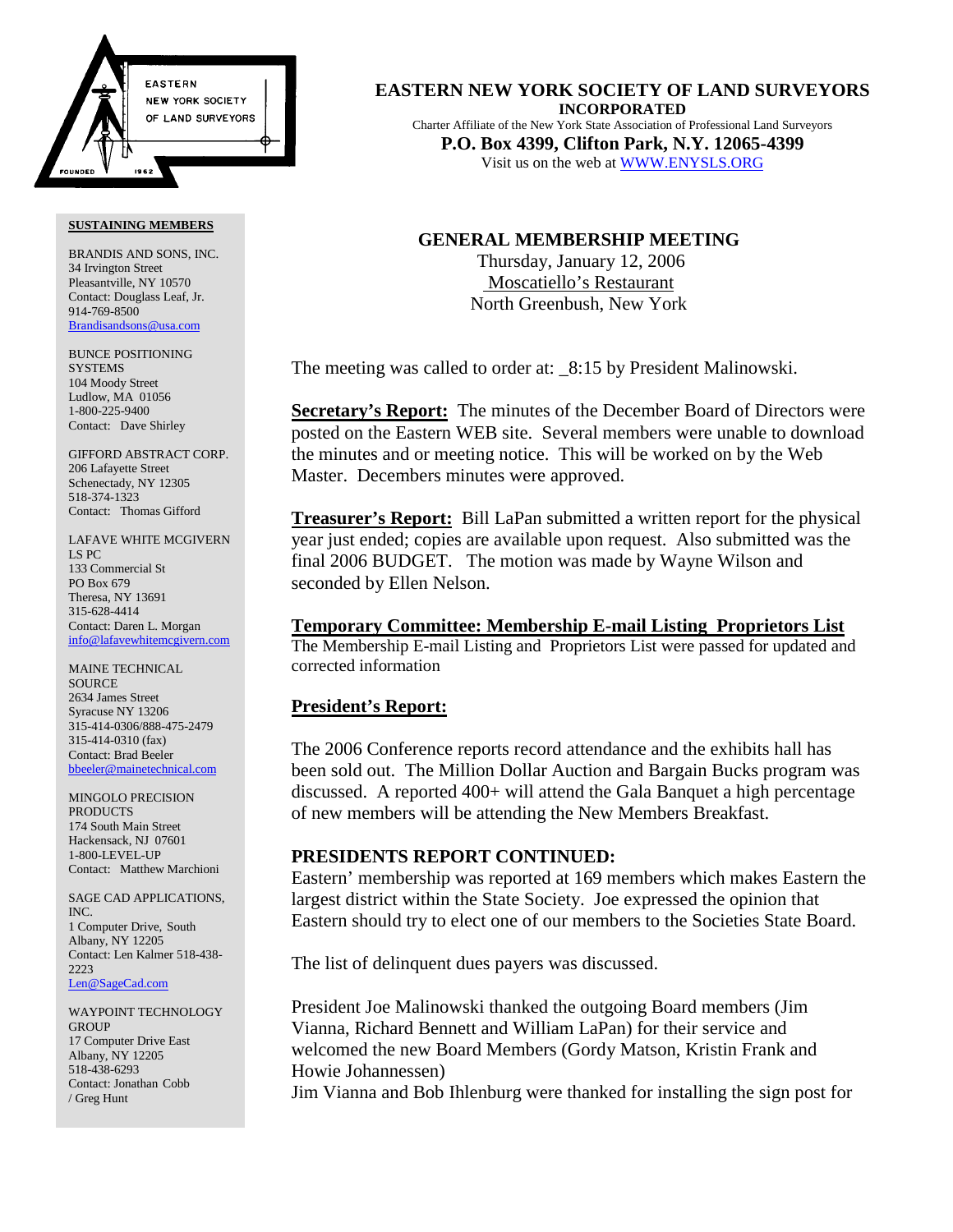#### **SUSTAINING MEMBERS**

BRANDIS AND SONS, INC. 34 Irvington Street Pleasantville, NY 10570 Contact: Douglass Leaf, Jr. 914-769-8500 Brandisandsons@usa.com

BUNCE POSITIONING **SYSTEMS** 104 Moody Street Ludlow, MA 01056 1-800-225-9400 Contact: Dave Shirley

GIFFORD ABSTRACT CORP. 206 Lafayette Street Schenectady, NY 12305 518-374-1323 Contact: Thomas Gifford

LAFAVE WHITE MCGIVERN LS PC 133 Commercial St PO Box 679 Theresa, NY 13691 315-628-4414 Contact: Daren L. Morgan info@lafavewhitemcgivern.com

MAINE TECHNICAL **SOURCE** 2634 James Street Syracuse NY 13206 315-414-0306/888-475-2479 315-414-0310 (fax) Contact: Brad Beeler bbeeler@mainetechnical.com

MINGOLO PRECISION PRODUCTS 174 South Main Street Hackensack, NJ 07601 1-800-LEVEL-UP Contact: Matthew Marchioni

SAGE CAD APPLICATIONS, INC. 1 Computer Drive, South Albany, NY 12205 Contact: Len Kalmer 518-438- 2223 Len@SageCad.com

WAYPOINT TECHNOLOGY GROUP 17 Computer Drive East Albany, NY 12205 518-438-6293 Contact: Jonathan Cobb / Greg Hunt

the Colvin Plaque in Albany.

The membership welcomed Kevin Waldruff as our newest licensee. The passing of Chester (Chet) Graminski was announced and the ill health of Bill Shover (at Tufts Medical Center MA.) noted. It was decided that the general membership will have the opportunity to donate to his medical fund by "passing the hat". Members not in attendance at the dinner meeting can send a check to our SUNSHINE fund to the Eastern PO Box 7399, Clifton Park, NY 12065-4399.

## **Executive Vice-President's Report:** Ellen Nelson – NO REPORT

**Vice-President's Report:** Bill Darling -NO REPORT

## **COMMITTEE REPORTS:**

------- STANDING COMMITTEES -----

Legislative Committee: Ellen Nelson

The next Legislative Committee meeting will be February 03, 2006 at Headquarters.

The Committee has received approximately four complaints about the format of the recently pass Monumentation Bill.

Scholastic Development: Brian Holbritter --- Twenty-eight students were interviewed for various scholarship awards at Paul Smith, Alfred, and Wanakeena. The winners have been notified and invited to the Annual Conference where the announcement will be made and plaques awarded.

Brian Holbritter has TRIG-STAR application forms. Contact him for additional information. He again stressed the importance of trying to expand this program within the area schools. He noted that it is not necessary to follow the scheduled national time line (March testing date) if it means an additional opportunity to show the practical application mathematics to the surveying profession.

Scholarship: Ellen Nelson

Continuing Education: Chuck Lent/Jody Lounsbury The committee is still holding books from the Falls seminar and has not received the final invoice from the presenter.

Program: Bill Whimple – The March 2006 meeting will be Paul Smith's night. Kristin Frank and Brian Holbritter will call the School to confirm. The chair asked for ideas and topics for future meetings. One possible topic was Railroad Safety.

Membership: Ellen Nelson --The committee will review and explore ways to

# **EASTERN NEW YORK SOCIETY OF LAND SURVEYORS, INC.**

| President: Joseph G. Malinowski                                                              | Joseph Malinowski      | 2007 | <b>Bill Darling</b>     | 2008 | <b>Don Darrah</b>                        | 2009 |
|----------------------------------------------------------------------------------------------|------------------------|------|-------------------------|------|------------------------------------------|------|
| <b>Executive Vice-President: Bill Darling</b>                                                | Ellen Nelson           | 2007 | <b>Charlie Hartnett</b> | 2008 | C. Howard Johannessen                    | 2009 |
| Vice-President: William Whimple                                                              | <b>William Whimple</b> | 2007 | <b>Robert Ihlenburg</b> | 2008 | <b>Gordon Matson</b>                     | 2009 |
| Secretary: Robert J. Ihlenburg                                                               | <b>Kurt Heiss</b>      | 2007 | <b>Wavne Willson</b>    | 2008 | Kristin Frank                            | 2009 |
| Treasurer: William S. LaPan                                                                  |                        |      |                         |      | <b>Past President - Brian Holbritter</b> |      |
| Director N.Y. State Assoc. of Professional Land Surveyors - Joseph Malinowski (518) 371-0799 |                        |      |                         |      |                                          |      |

**Director N.Y. State Assoc. of Professional Land Surveyors - Bill Darling (518) 279-9726** President's Address - 1279 Van Antwerp Road, Schenectady, NY 12309 jmalinowski@mjels.com